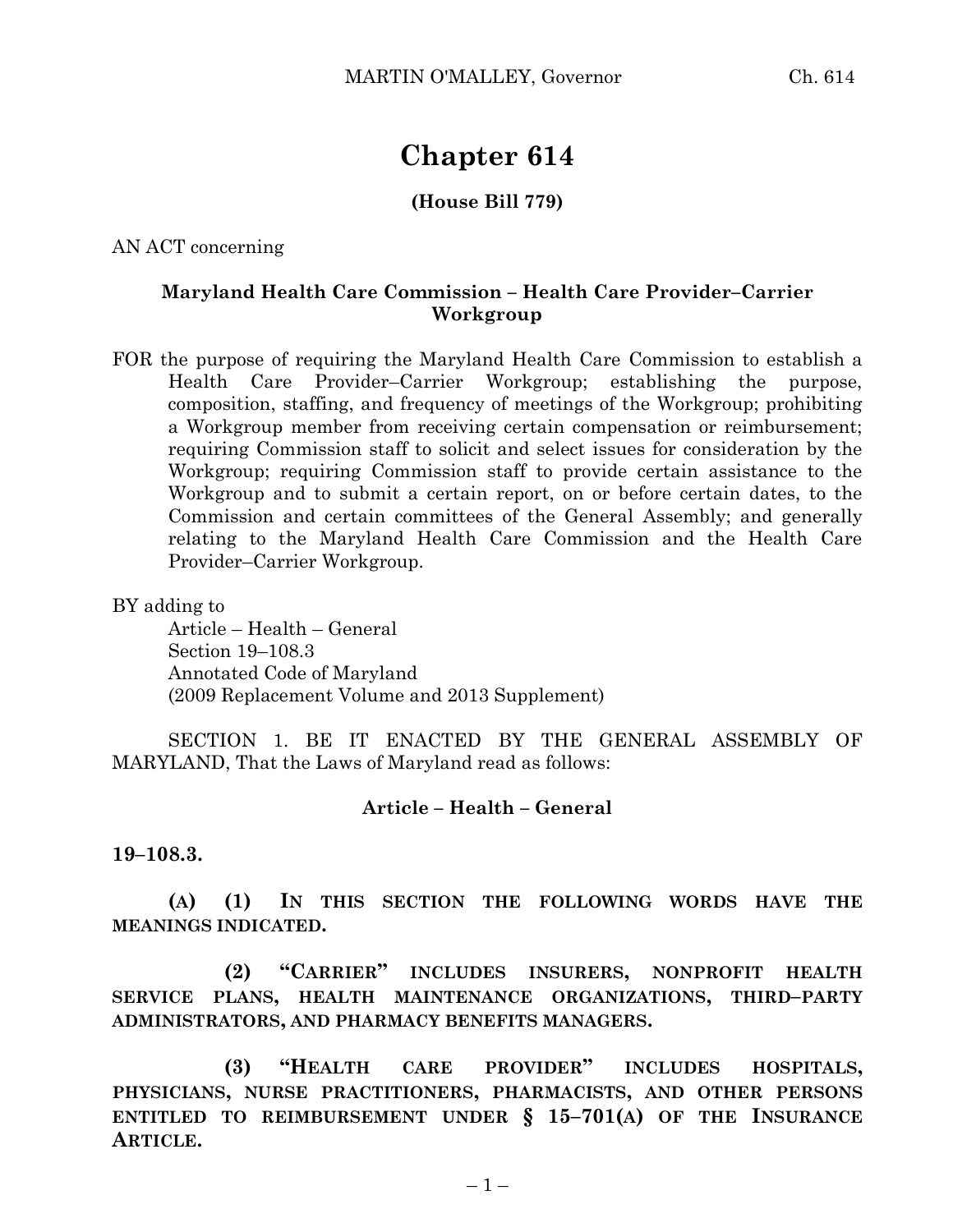**(4) "WORKGROUP" MEANS THE HEALTH CARE PROVIDER–CARRIER WORKGROUP.**

**(B) THE COMMISSION SHALL ESTABLISH A HEALTH CARE PROVIDER–CARRIER WORKGROUP.**

**(C) THE PURPOSE OF THE WORKGROUP IS TO PROVIDE A MECHANISM FOR HEALTH CARE PROVIDERS AND CARRIERS TO RESOLVE DISPUTES ON ISSUES OVER WHICH NO STATE AGENCY HAS STATUTORY OR REGULATORY AUTHORITY.**

**(D) THE WORKGROUP SHALL BE COMPOSED OF REPRESENTATIVES OF:**

**(1) PROFESSIONAL ORGANIZATIONS OR ASSOCIATIONS OF HEALTH CARE PROVIDERS WHO BILL AND RECEIVE REIMBURSEMENT FOR HEALTH CARE SERVICES FROM CARRIERS; AND**

**(2) CARRIERS OR ORGANIZATIONS OR TRADE ASSOCIATIONS REPRESENTING CARRIERS THAT REIMBURSE HEALTH CARE PROVIDERS FOR HEALTH CARE SERVICES PROVIDED UNDER HEALTH BENEFIT PLANS; AND**

**(3) SUBJECT TO SUBSECTION (E)(1)(III) OF THIS SECTION, CONSUMER ORGANIZATIONS.**

**(E) (1) THE COMMISSION SHALL INVITE THE FOLLOWING TO APPOINT MEMBERS TO THE WORKGROUP:**

**(I) PROFESSIONAL PROFESSIONAL ORGANIZATIONS OR ASSOCIATIONS OF HEALTH CARE PROVIDERS AND CARRIERS;**

**(II) CARRIERS OR ORGANIZATIONS OR TRADE ASSOCIATIONS REPRESENTING CARRIERS TO APPOINT MEMBERS TO THE WORKGROUP; AND**

**(III) WHEN APPROPRIATE TO THE ISSUE UNDER DISCUSSION, CONSUMER ORGANIZATIONS.**

**(2) MEMBERSHIP IN THE WORKGROUP MAY CHANGE DEPENDING ON THE ISSUES BEFORE THE WORKGROUP.**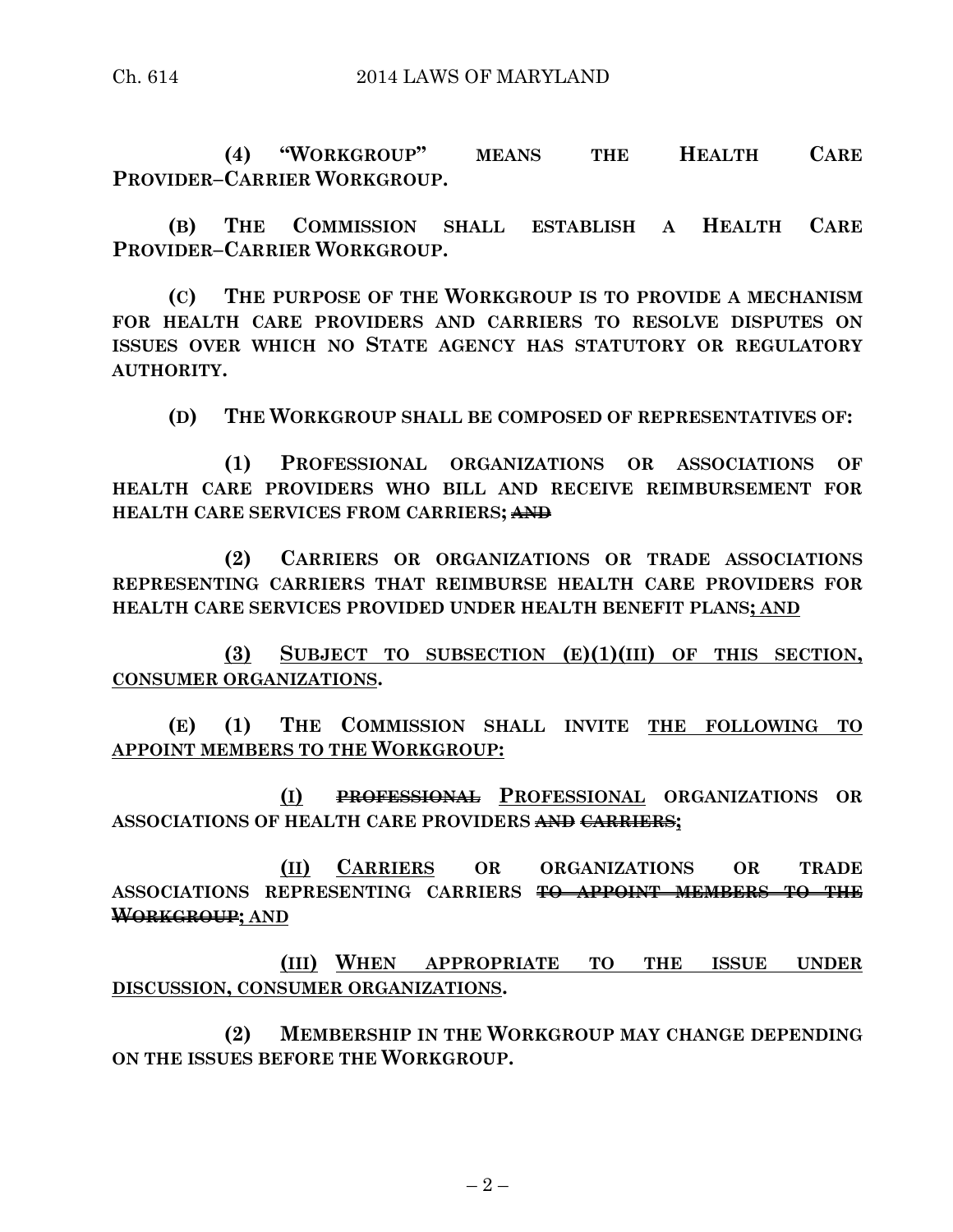**(3) THE SIZE OF THE WORKGROUP SHALL BE AT THE DISCRETION OF THE COMMISSION BUT LARGE ENOUGH TO REPRESENT THE APPROPRIATE RANGE OF STAKEHOLDERS.**

**(F) WORKGROUP MEMBERS MAY NOT RECEIVE COMPENSATION OR REIMBURSEMENT FOR SERVING ON THE WORKGROUP.**

**(G) THE WORKGROUP SHALL MEET AT LEAST QUARTERLY.**

**(H) COMMISSION STAFF SHALL FACILITATE WORKGROUP MEETINGS AND PROVIDE RESEARCH AND OTHER SUPPORT TO THE WORKGROUP.**

**(I) (1) AT LEAST ANNUALLY, COMMISSION STAFF SHALL SOLICIT ISSUES FOR CONSIDERATION BY THE WORKGROUP.**

**(2) ISSUES SHALL BE SOLICITED FROM:**

**(I) MEMBERS OF THE GENERAL ASSEMBLY;**

**(II) PROFESSIONAL ORGANIZATIONS OR ASSOCIATIONS OF HEALTH CARE PROVIDERS AND CARRIERS OR ORGANIZATIONS OR TRADE ASSOCIATIONS REPRESENTING CARRIERS; AND**

**(III) STATE AGENCIES, INCLUDING THE DEPARTMENT, HEALTH OCCUPATIONS BOARDS, THE MARYLAND INSURANCE ADMINISTRATION, AND THE COMMISSION; AND**

**(IV) CONSUMER ORGANIZATIONS.**

**(J) AFTER SOLICITING ISSUES UNDER SUBSECTION (I) OF THIS SECTION, COMMISSION STAFF SHALL SELECT THE ISSUES TO BE CONSIDERED BY THE WORKGROUP.**

**(K) COMMISSION STAFF SHALL:**

**(1) RESEARCH EACH ISSUE BEFORE THE ISSUE IS CONSIDERED BY THE WORKGROUP;**

**(2) USE THE RESULTS OF THE RESEARCH TO INFORM WORKGROUP MEETINGS;**

**(3) FACILITATE WORKGROUP MEETINGS IN A WAY THAT PROMOTES RESOLUTION OF DISPUTES ON ISSUES AND IS SATISFACTORY TO THE MEMBERS OF THE WORKGROUP; AND**